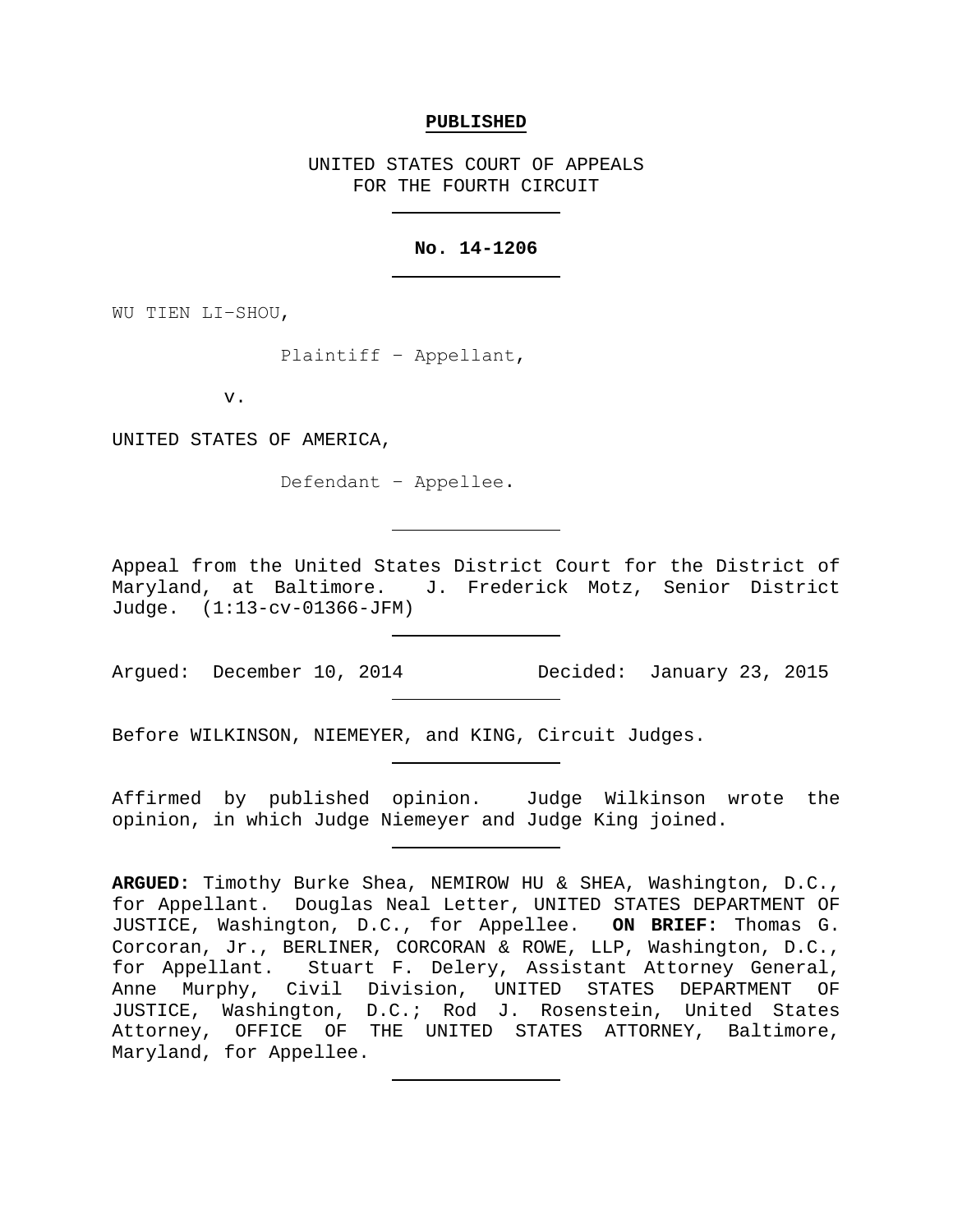WILKINSON, Circuit Judge:

Wu Tien Li-Shou, a citizen of Taiwan, seeks damages from the United States for the accidental killing of her husband and the intentional sinking of her husband's fishing vessel during a NATO counter-piracy mission. The district court dismissed the action under the political question and discretionary function doctrines. For the reasons that follow, we affirm.

I.

Since the summer of 2009, the North Atlantic Treaty Organization (NATO) has conducted Operation Ocean Shield in the Gulf of Aden and the Indian Ocean waters around the Horn of Africa. NATO's offensive responds to the recognition by the United States and its allies that "Somali-based piracy against chemical and oil tankers, freighters, cruise ships, yachts, and fishing vessels poses a threat to global shipping." J.A. 48 (Dec. 2008 U.S. National Security Council report). "Piracy is a universal crime," President Bush noted in June 2007. J.A. 59 (Memorandum from the President). "The physical and economic security of the United States . . . relies heavily on the secure navigation of the world's oceans for unhindered legitimate commerce by its citizens and its partners." Id.

As part of Ocean Shield, the USS Stephen W. Groves engaged the Jin Chun Tsai 68 (JCT 68), a Taiwanese fishing ship, in the early morning of May 10, 2011. Pirates had hijacked the JCT 68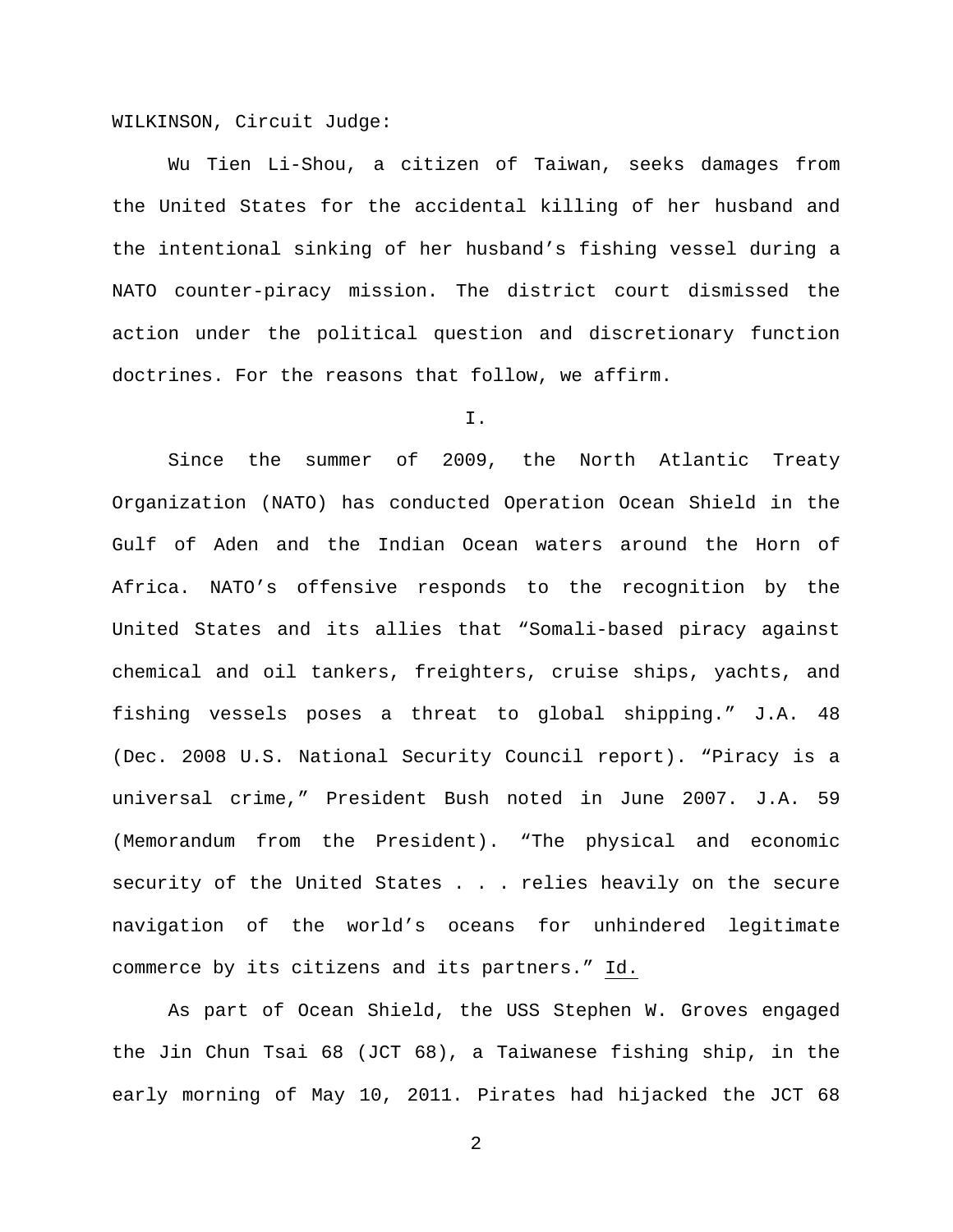more than a year earlier, transforming the commercial vessel into a mothership from which the pirates launched attacks using skiffs stored onboard. The ship housed nearly two-dozen pirates in addition to three hostages: the master and owner of the ship, Wu Lai-Yu, and two Chinese crewmembers.

The commander of NATO Task Force 508, a commodore in the Royal Netherlands Navy, directed the USS Groves "to shadow and then disrupt the pirate mothership JCT 68." J.A. 64 (unclassified U.S. Navy investigation report). In particular, the task force commander ordered the USS Groves "to force JCT 68 to stop and surrender, including the use of non-disabling and disabling fire" starting with verbal warnings, then warning shots, followed by fire aimed at the skiffs. Id. 64-65. The USS Groves commenced this sequence on the morning of May 10. The shots ended almost an hour later.

After the pirates had indicated their surrender, a special team from the USS Groves approached and boarded the JCT 68. Weapons used by the pirates, including two rocket-propelled grenade launchers, were littered throughout the ship. The team found Master Wu in his sleeping quarters "with the crown of his head shot off." Wu v. United States, 997 F. Supp. 2d 307, 309 (D. Md. 2014). Three pirates were also killed in the engagement, and the two Chinese crewmembers were rescued safely. The next day, May 11, 2011, the USS Groves intentionally sunk the JCT 68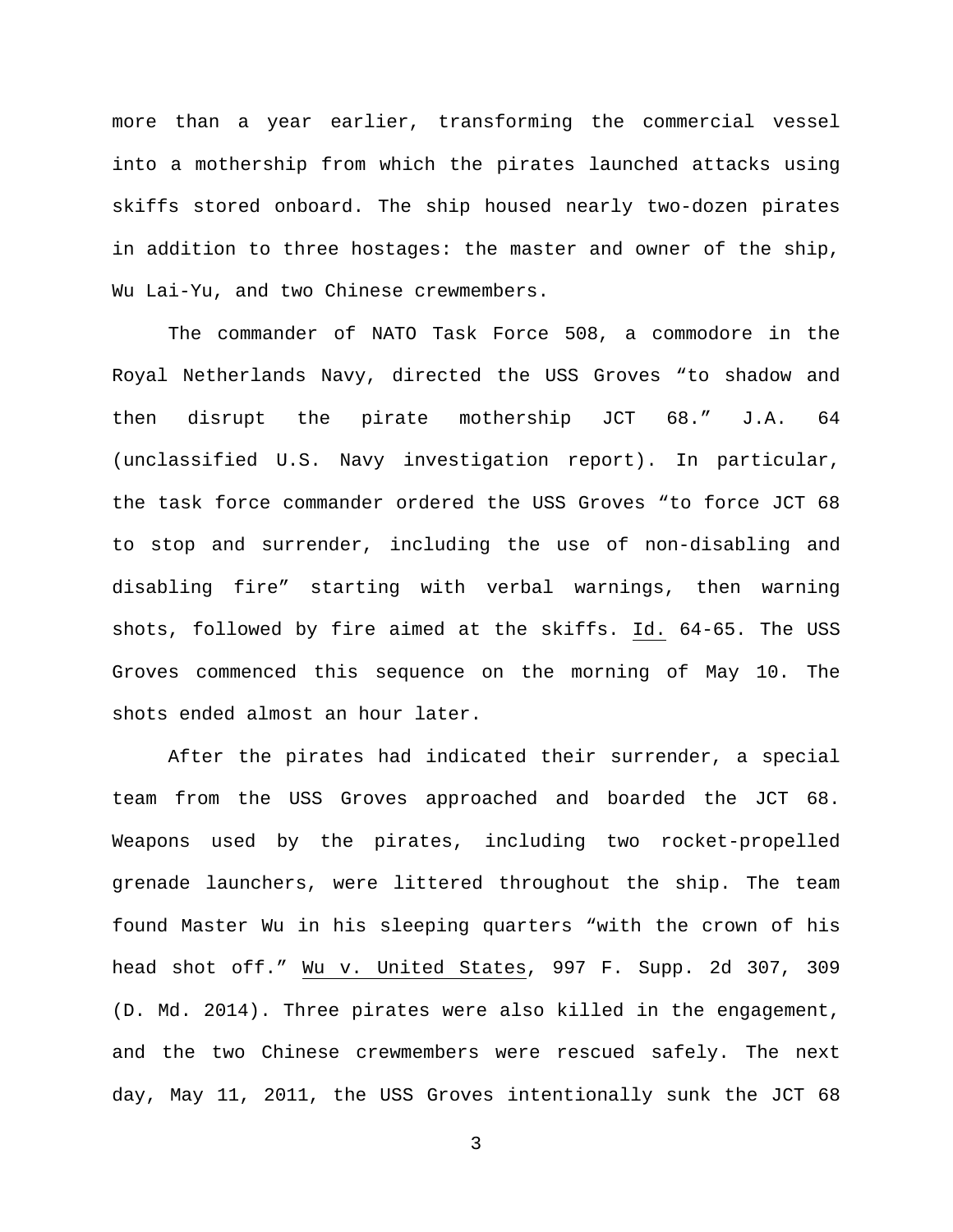with Wu's body on board pursuant to orders from the NATO task force commander.

Two years later, Master Wu's widow initiated this action against the United States, seeking damages for her husband's death and the loss of the JCT 68 under the Public Vessels Act (PVA), 46 U.S.C. § 31101 et seq., the Suits in Admiralty Act (SIAA), 46 U.S.C. § 30901 et seq., and the Death on the High Seas Act (DOHSA), 46 U.S.C. § 30301 et seq. The district court granted the government's Rule 12(b)(1) motion to dismiss, reasoning that the complaint presented a nonjusticiable political question. Wu, 997 F. Supp. 2d at 309-10. The court also noted that even if subject matter jurisdiction were proper, Wu's claims would be "futile" in light of the discretionary function exception to any waiver of the government's sovereign immunity from suit. Id. at 309 n.2.

We review a dismissal under Rule 12(b)(1) de novo. In re KBR, Inc., Burn Pit Litig., 744 F.3d 326, 333 (4th Cir. 2014). We apply the clear error standard to the "district court's jurisdictional findings of fact on any issues that are not intertwined with the facts central to the merits of the plaintiff's claims." U.S. ex rel. Vuyyuru v. Jadhav, 555 F.3d 337, 347 (4th Cir. 2009).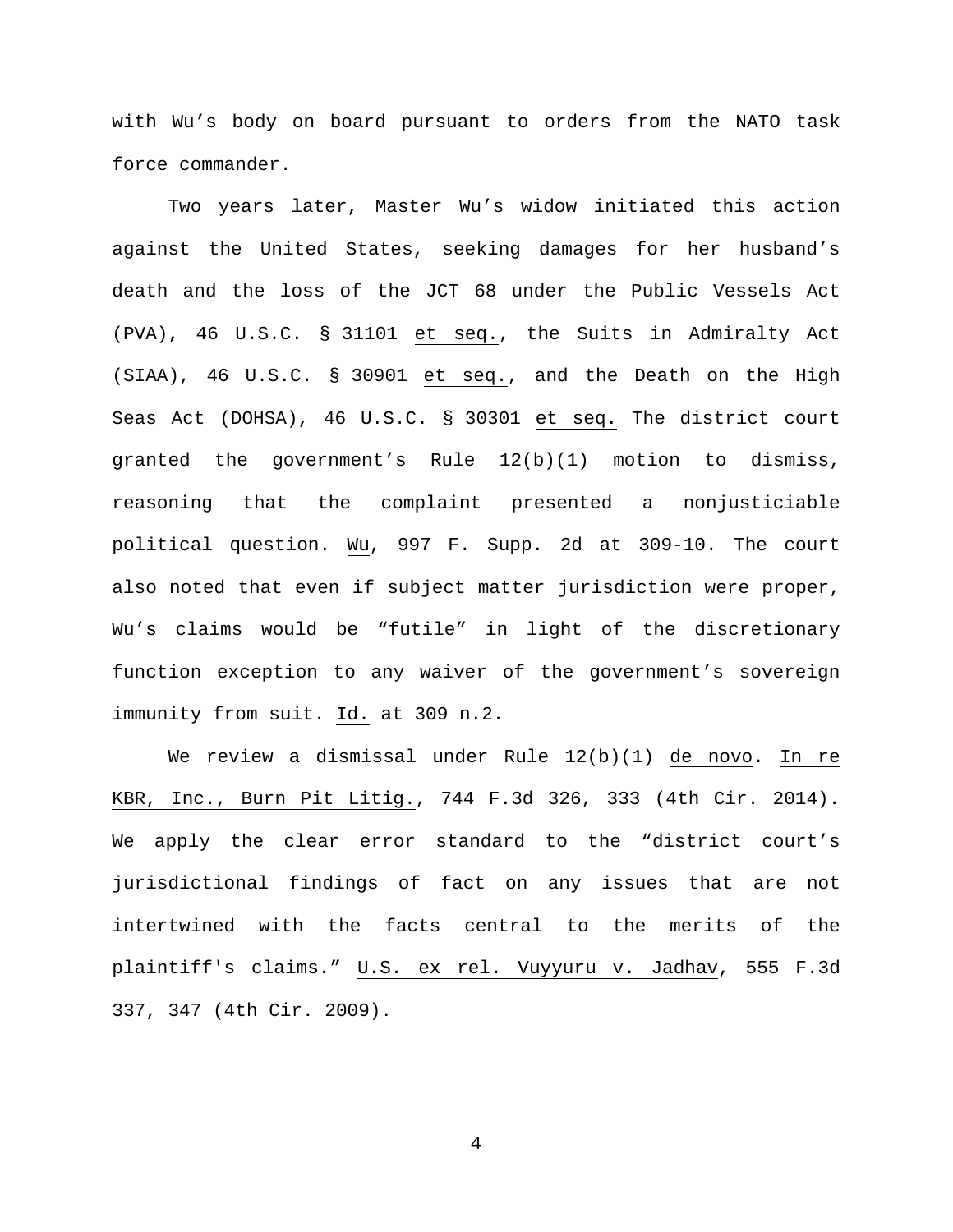Wu challenges the district court's conclusion that her tort suit presents a nonjusticiable political question. Because allowing this action to proceed would thrust courts into the middle of a sensitive multinational counter-piracy operation and force courts to second-guess the conduct of a military engagement, we agree that the separation of powers prevents the judicial branch from hearing the case.

## A.

The political question doctrine "is primarily a function of the separation of powers." Baker v. Carr, 369 U.S. 186, 210 (1962); see also Taylor v. Kellogg Brown & Root Servs., Inc., 658 F.3d 402, 408 (4th Cir. 2011) (explaining the "genesis" of the doctrine in Marbury v. Madison, 5 U.S. (1 Cranch) 137 (1803)). It is not a matter of whether the dispute strictly falls within one of the categories over which the federal courts have subject matter jurisdiction. Baker, 369 U.S. at 198. Rather, a question is "political" and thus nonjusticiable when its adjudication would inject the courts into a controversy which is best suited for resolution by the political branches. Id. at 210-11. A case presents a nonjusticiable political question where there is

[1] a textually demonstrable constitutional commitment of the issue to a coordinate political department; or [2] a lack of judicially discoverable and manageable

5

II.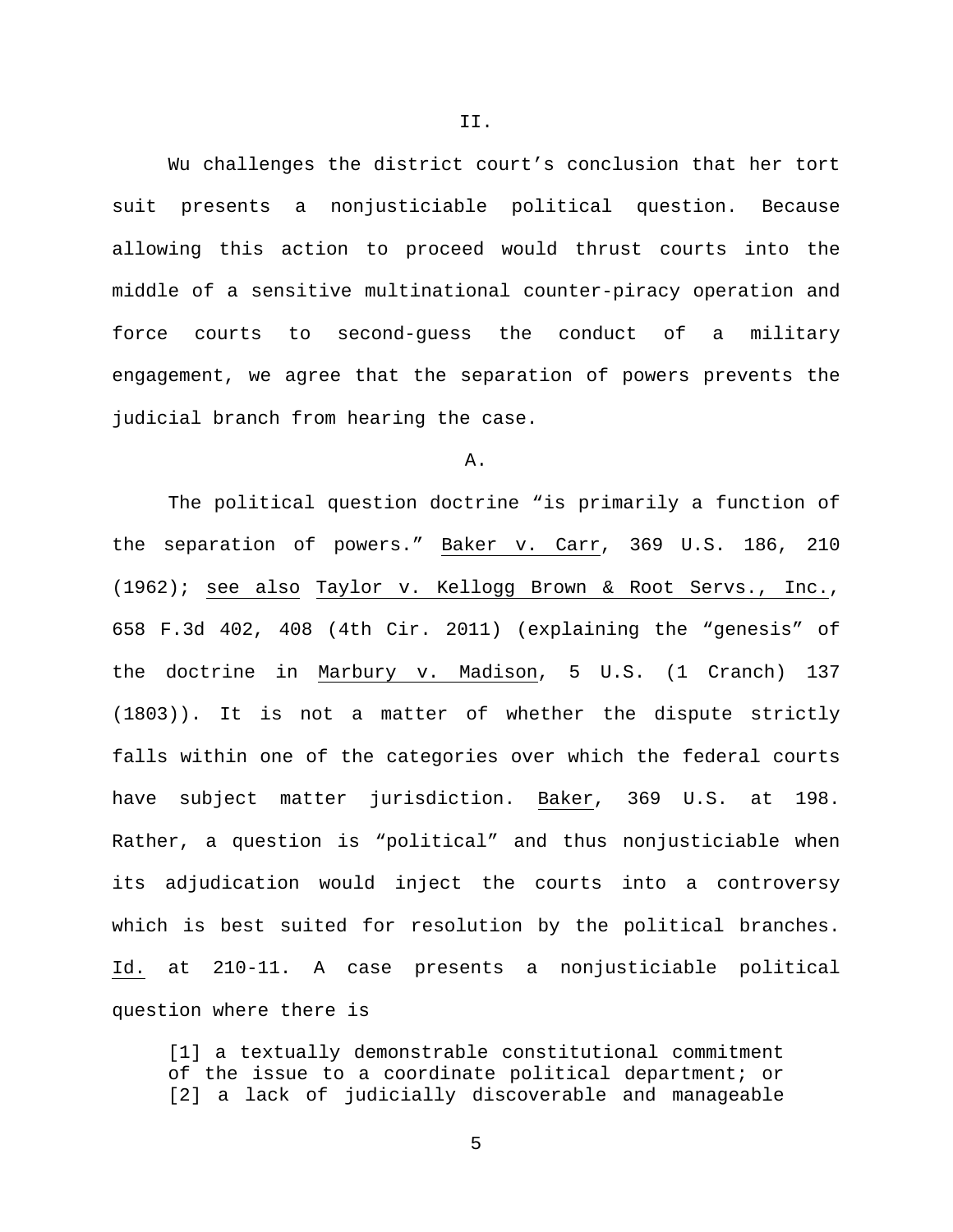standards for resolving it; or [3] the impossibility of deciding without an initial policy determination of a kind clearly for nonjudicial discretion; or [4] the impossibility of a court's undertaking independent resolution without expressing lack of the respect due coordinate branches of government; or [5] an unusual need for unquestioning adherence to a political decision already made; or [6] the potentiality of embarrassment from multifarious pronouncements by various departments on one question.

Id. at 217. These formulations do not provide a clean, crisp test. Id. (noting "the impossibility of resolution by any semantic cataloguing"). Rather, we must undertake a "case-bycase inquiry." Id. at 211.

"Of the legion of governmental endeavors, perhaps the most clearly marked for judicial deference are provisions for national security and defense." Tiffany v. United States, 931 F.2d 271, 277 (4th Cir. 1991). Of course, "[t]he military does not enjoy a blanket exemption from the need to proceed in a nonnegligent manner." Id. at 280. But it is not within the purview of "judicial competence" to review purely military decisions. Lebron v. Rumsfeld, 670 F.3d 540, 548 (4th Cir. 2012). We must be wary where plaintiff's "negligence claim would require the judiciary to question actual, sensitive judgments" made by the armed forces. Taylor, 658 F.3d at 411 (internal quotation marks omitted). Cases that require courts to second-guess these decisions run the risk not just of making bad law, but also of "imping[ing] on explicit constitutional assignments of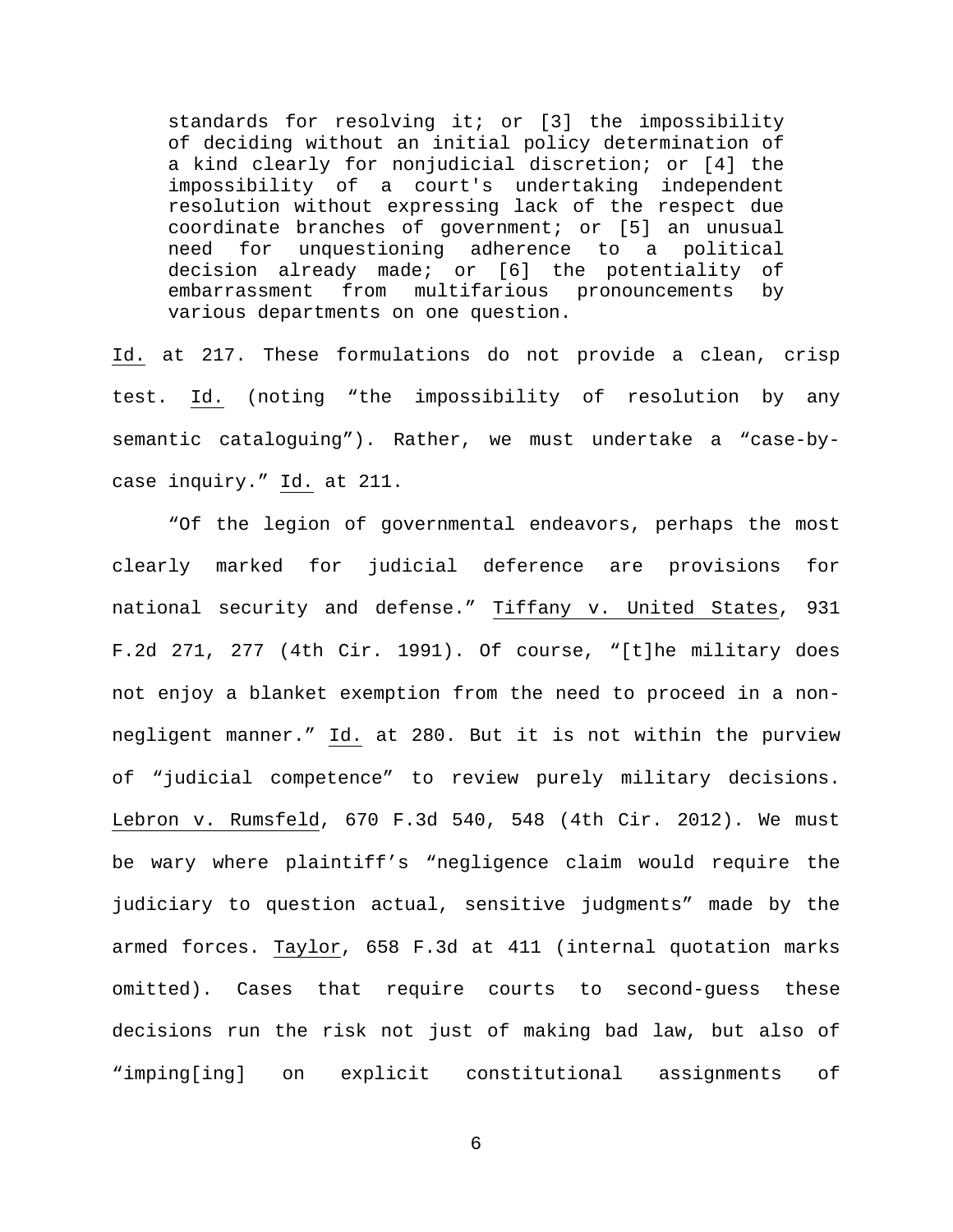responsibility to the coordinate branches of our government." Lebron, 670 F.3d at 548.

### B.

This case presents a textbook example of a situation in which courts should not interfere. Resolving this dispute would oblige the district court to wade into sensitive and particularized military matters. In order to reach a finding of negligence on the part of the United States, Wu would have the court consider the precise details of the military engagement: what kind of warnings were given, the type of ordnance used, the sort of weapons deployed, the range of fire selected, and the pattern, timing, and escalation of the firing. J.A. 8-9 (complaint); Appellant's Br. 5-7, 7 n.1. Wu is quite direct about this, criticizing the USS Groves for, among other things, "using exploding ordnance on the fishing boat rather than inert ordnance and firing into central compartments rather than at the skiffs on the bow or the boat's engines." Appellant's Br. 3. The case would not need to proceed to trial for the court to find itself enmeshed in this rigging. Discovery easily could draw the court and the parties into the technicalities of battle, with subpoenas issuing to NATO and American commanders on down to the Gunnery Direction Officer.

As judges, we are just not equipped to second-guess such small-bore tactical decisions. We also are ill-suited to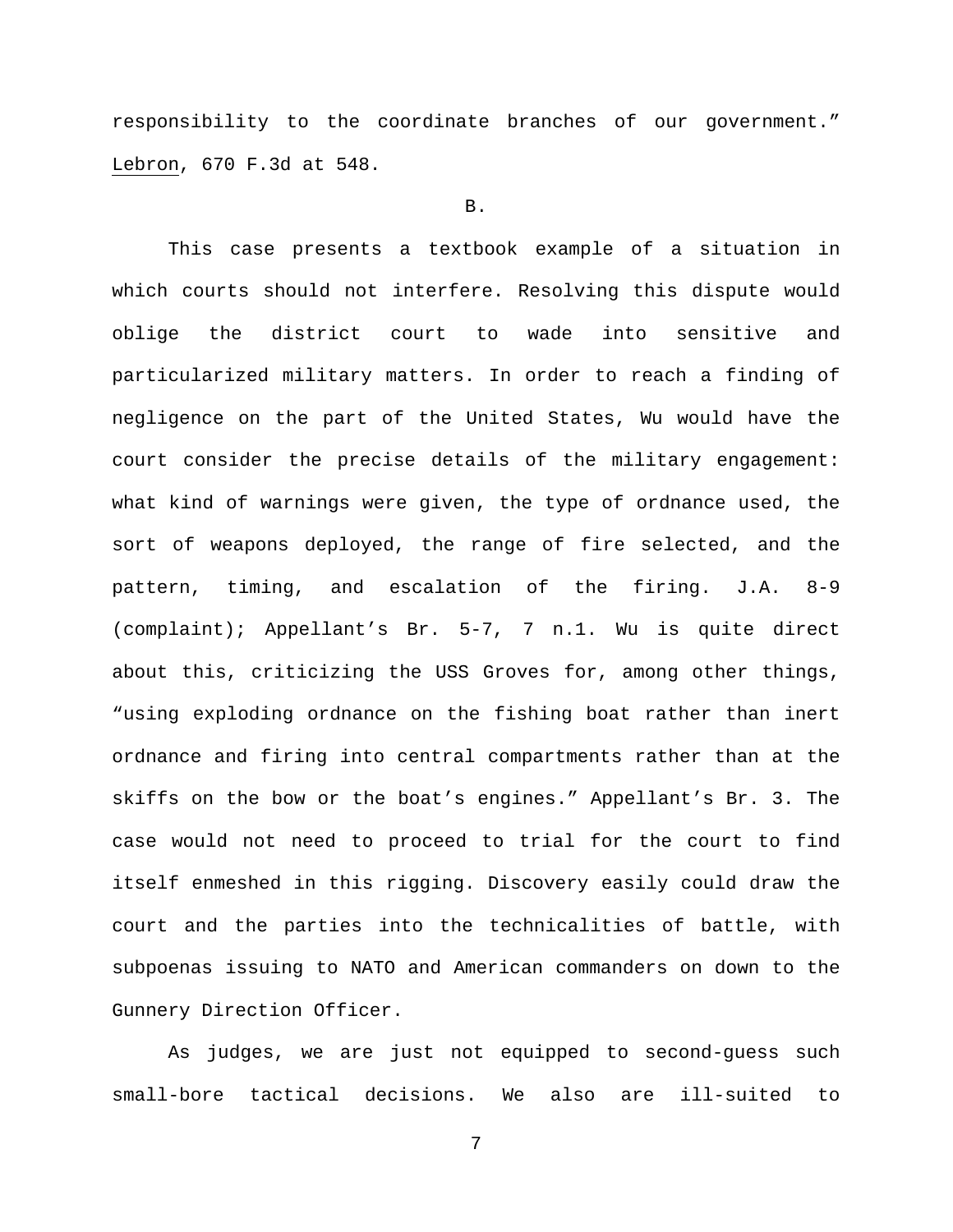evaluate more strategic considerations. We do not know the waters. We do not know the respective capabilities of individual pirate ships or naval frigates. We do not know the functionality and limitations of the counter-piracy task force's assets. We do not know how a decision to tow and not to sink the JCT 68 would have affected the task force's mission by tying down valuable naval resources. We do not know the extent of the disruption to commercial shipping caused by any single ship or by Somali-based piracy generally. What we do know is that we are not naval commanders. These are questions not intended to be answered through the vehicle of a tort suit.

That is not all. This case threatens to involve the courts in the command structures of both the U.S. military and Operation Ocean Shield. Wu bases her claim of negligence on the USS Groves's failure to follow the proper rules of engagement. Appellant's Br. 8, 19-20; Reply Br. 4-5, 5 n.1. Specifically, she asserts that Navy vessels involved in what Wu terms as law enforcement "are governed by the law enforcement parameters set down by the U.S. Coast Guard." Reply Br. 5 n.1. But selecting the proper rules of military engagement is decidedly not our job. This request that we do so encourages the courts to bull their way into the chain of command of a multinational operation. In fact, Wu would have us sit astride the top of the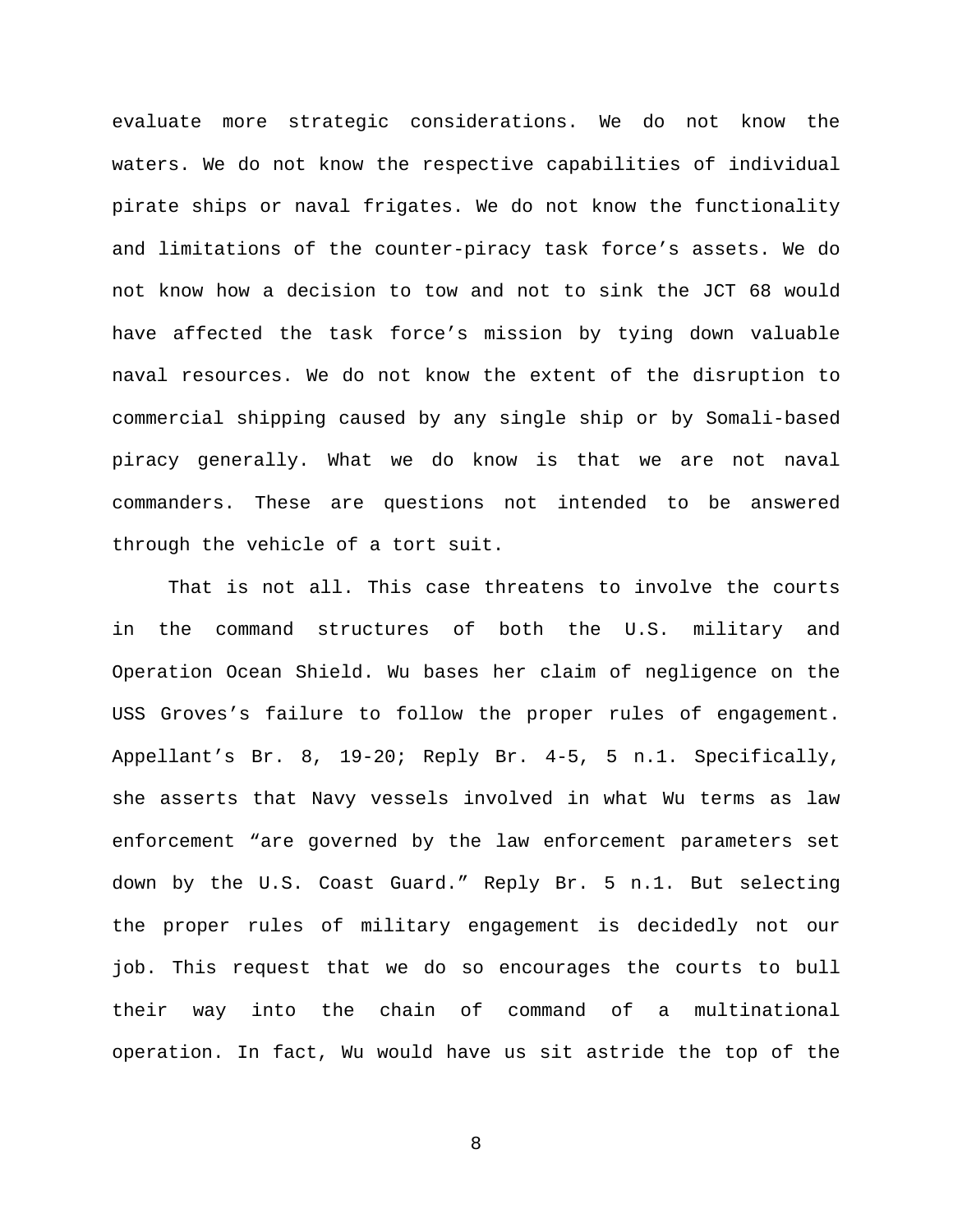command pyramid and decree the proper counter-piracy strategies and tactics to the NATO and American commanders below.

Moreover, Wu explicitly urges us to repudiate the NATO commander's direct order, see J.A. 67, to sink the JCT 68 under the rationale that "the U.S. Navy chain of command maintained control of the [USS Groves] at all times," Reply Br. 6. The disruption caused to our alliances by treating allied command decisions as advisory or second-rate is all too evident. One need only imagine the Dutch NATO commander fielding deposition questions in a federal lawsuit about decisions he made concerning naval vessels carrying military grade weapons in the context of a multinational counter-piracy mission in the Indian Ocean. Whatever protective orders courts might issue to avoid litigative tension within the NATO alliance would be under constant challenge, given the perceived relevance of the Dutch commodore's order to plaintiff's negligence claims.

Further, if we accepted Wu's invitation, we would open the door to allegations that soldiers and sailors should treat more skeptically the clear orders of their superiors. We would afford military personnel a reason and incentive to question orders - namely, to head off tort liability or at least the burdens of litigation that come with being sued. Allowing discovery here would permit inquiry into the wisdom of the order to sink the JCT 68. But the extent to which NATO counter-piracy operations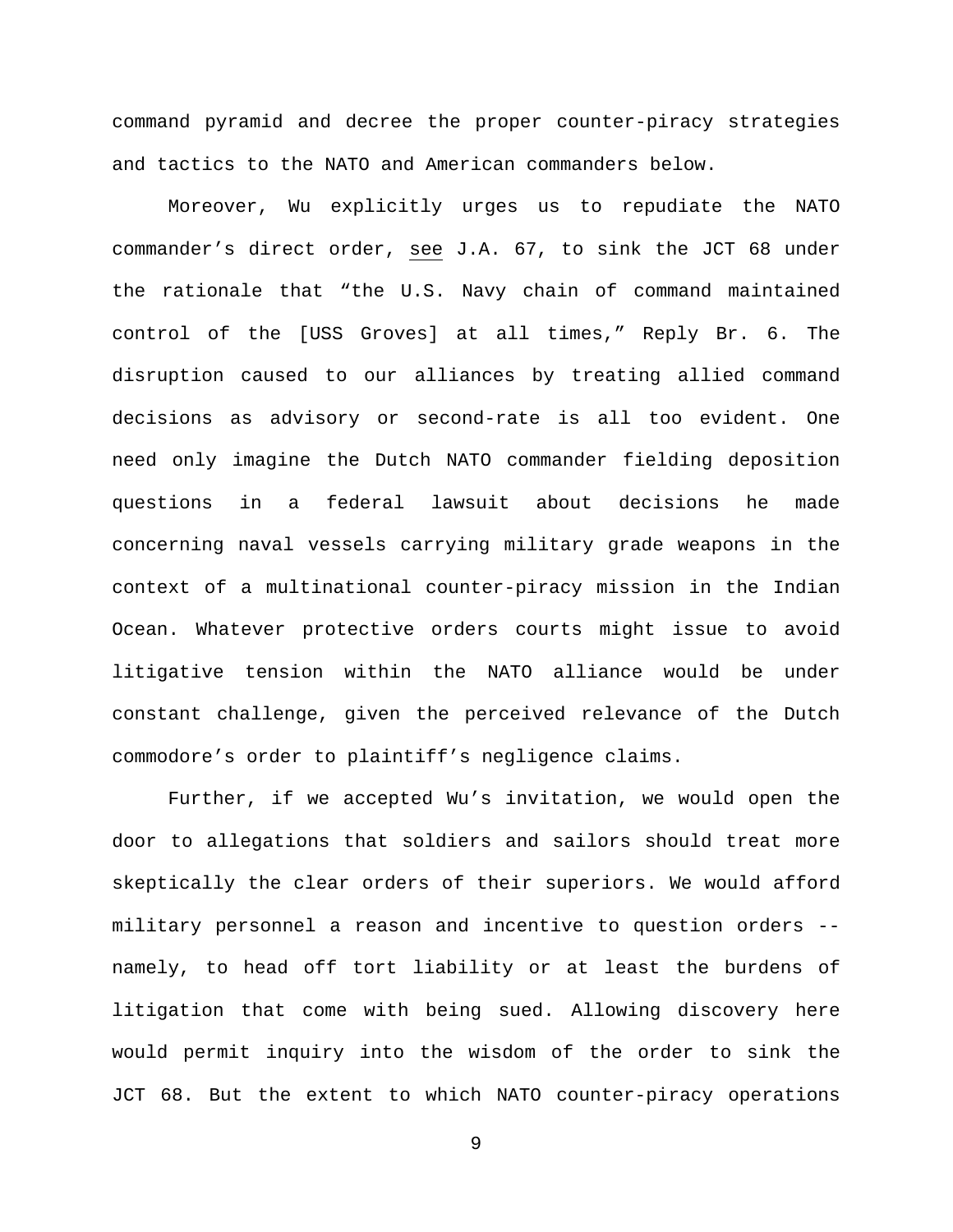must accommodate "the property rights of shipowners" from various nations "dispossessed of their ships by pirates" is not justiciable without inquiry into every engagement with hijacked vessels, including vessels used by pirates as heavily armed bases for further disruptions of commercial shipping lanes. Appellant's Br. 21.

Wu next points to a provision in the Public Vessels Act, which allows litigating parties to subpoena crewmembers of a public vessel, as proof that there are procedures in place for deciding a case like this. Id. 38 n.12, 39. But crewmembers may only be subpoenaed if the Secretary who heads the department or the vessel's commander consents. 46 U.S.C. § 31110. More importantly, this procedure is beside the point. Subpoenaing members of the military is not necessarily itself an attack on the separation of powers. Asking probing questions about the strategy, tactics, and conduct of a military operation, however, is just such an affront.

It is, after all, the President who is commander-in-chief. U.S. Const. art. II, § 2, cl. 1; see also Lebron, 670 F.3d at 549. It is, after all, Congress which holds "plenary control over rights, duties, and responsibilities in the framework of the military establishment, including regulations, procedures, and remedies." Chappell v. Wallace, 462 U.S. 296, 301 (1983); see also U.S. Const., art. I, § 8, cl. 11 (power to declare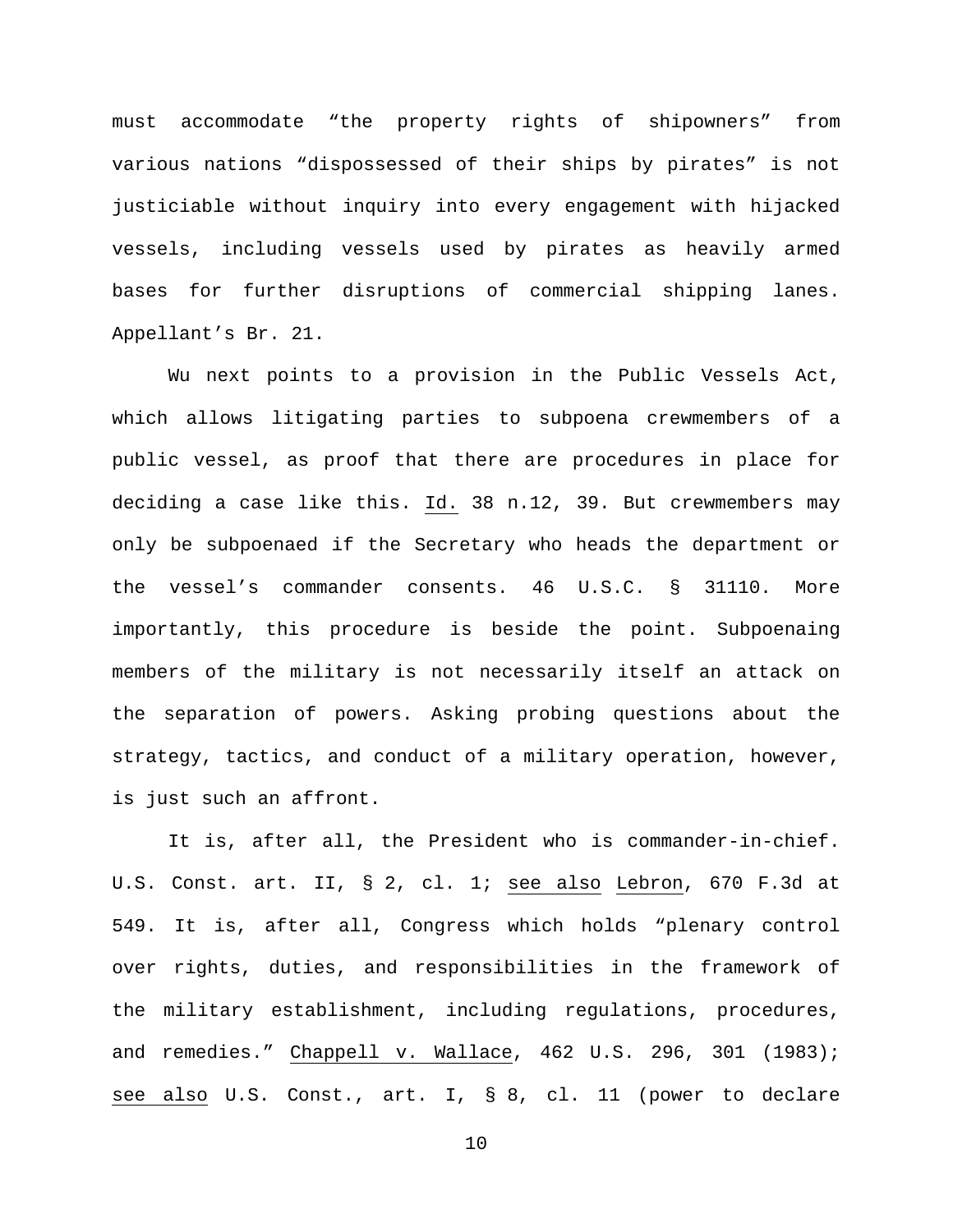war); id. cl. 12-13 (power to establish an army and navy); id. cl. 14 (power "[t]o make Rules for the Government and Regulation of the land and naval Forces"). And, as our discussion has made abundantly clear, this controversy lacks discernible rules and standards for judicial resolution.

## $C<sub>1</sub>$

Several of Wu's specific contentions merit mention. She objects to the district court's description of the altercation between the USS Groves and the JCT 68 as "a belligerent operation." Wu, 997 F. Supp. 2d at 309; Appellant's Br. 17-20, 29. In fact, Wu repeatedly characterizes Operation Ocean Shield as little more than an oceanic traffic stop or "a traditional police action on the high seas," and analogizes the incident with the JCT 68 to "a police officer stopping a vehicle on any highway." Appellant's Br. 10, 19, 20. She stresses that the government is attempting to escape responsibility by establishing a safe zone between belligerency and ordinary law enforcement actions. Thus the deference we offer is, under Wu's view, misplaced.

Wu misunderstands both the district court's use of the term "belligerent" and the law. Wu may be correct that the NATO's counter-piracy activities do not amount to "belligerency" in the law of war meaning. See Black's Law Dictionary 184 (10th ed. 2014) (defining "belligerency" as "the quality, state, or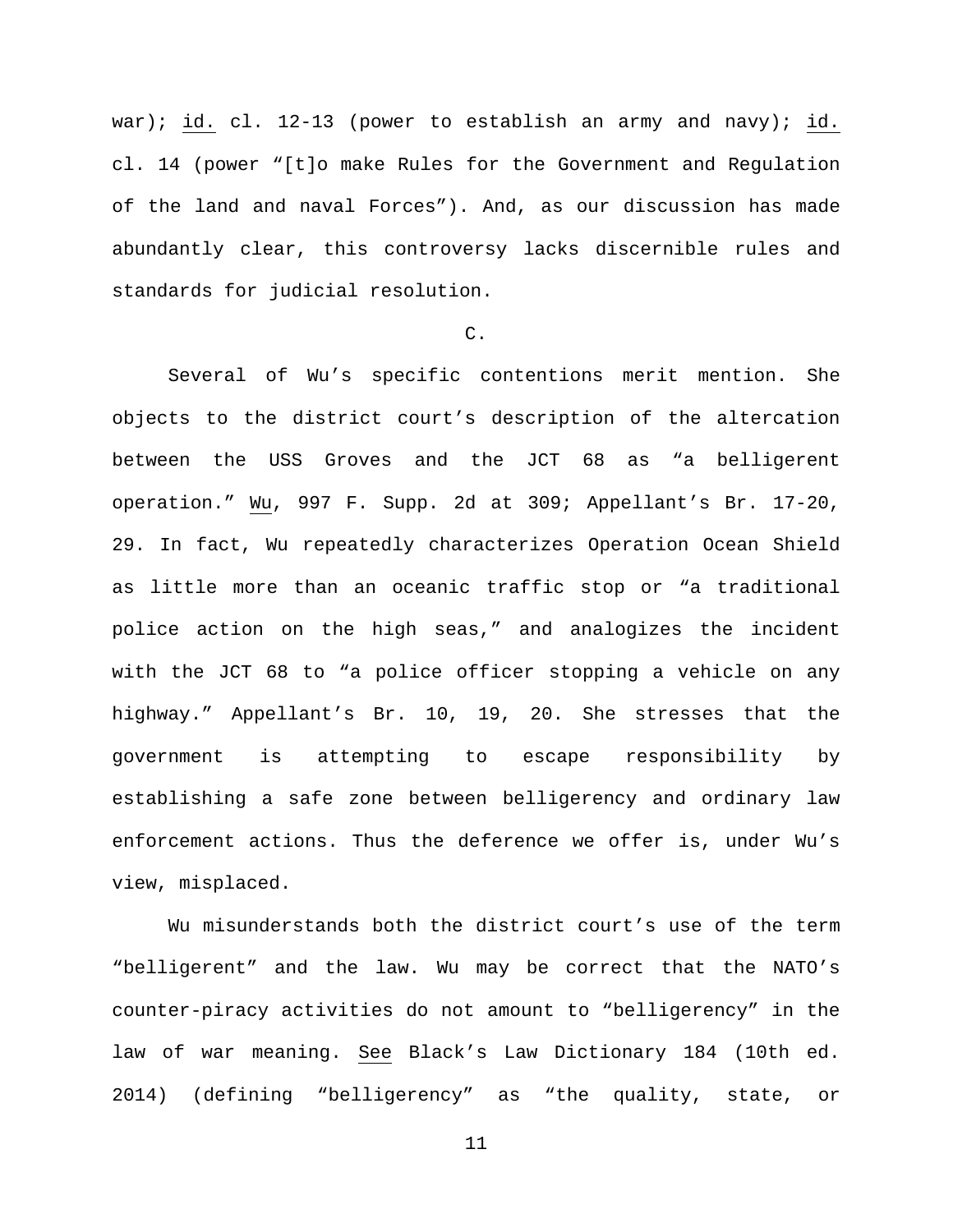condition of waging war"). But it is difficult for a court even to define what war is. Campbell v. Clinton, 203 F.3d 19, 26 (D.C. Cir. 2000) (Silberman, J., concurring) (questioning the existence of "a coherent test for judges to apply to the question what constitutes war"). Yet the district court did not say that the USS Groves's actions constituted "war," nor does the government assert that the frigate was engaged in "war." Gov't Br. 35 n.10. It is clear to us that the district court's use of the word "belligerent" was vernacular, not technical. That does not mean, however, that the USS Groves was engaged in a mere law enforcement action. Nothing about the events of May 10 and 11, 2011 -- from their far away location, to the international forces and threat involved, to the military command structure and equipment deployed -- is "consistent with a traditional police action." See Appellant's Br. 19. American military forces typically do not take part in simple law enforcement, see 18 U.S.C. § 1385 (Posse Comitatus Act); 32 C.F.R. § 182.6(a)(3) (applying Posse Comitatus Act to the Navy), and there is nothing to suggest garden-variety police activity here.

Regardless, a state of war in the technical sense did not have to exist for the actions of the USS Groves to be unreviewable by the courts. As the Eleventh Circuit has noted, "judicial intrusion into military practices would impair the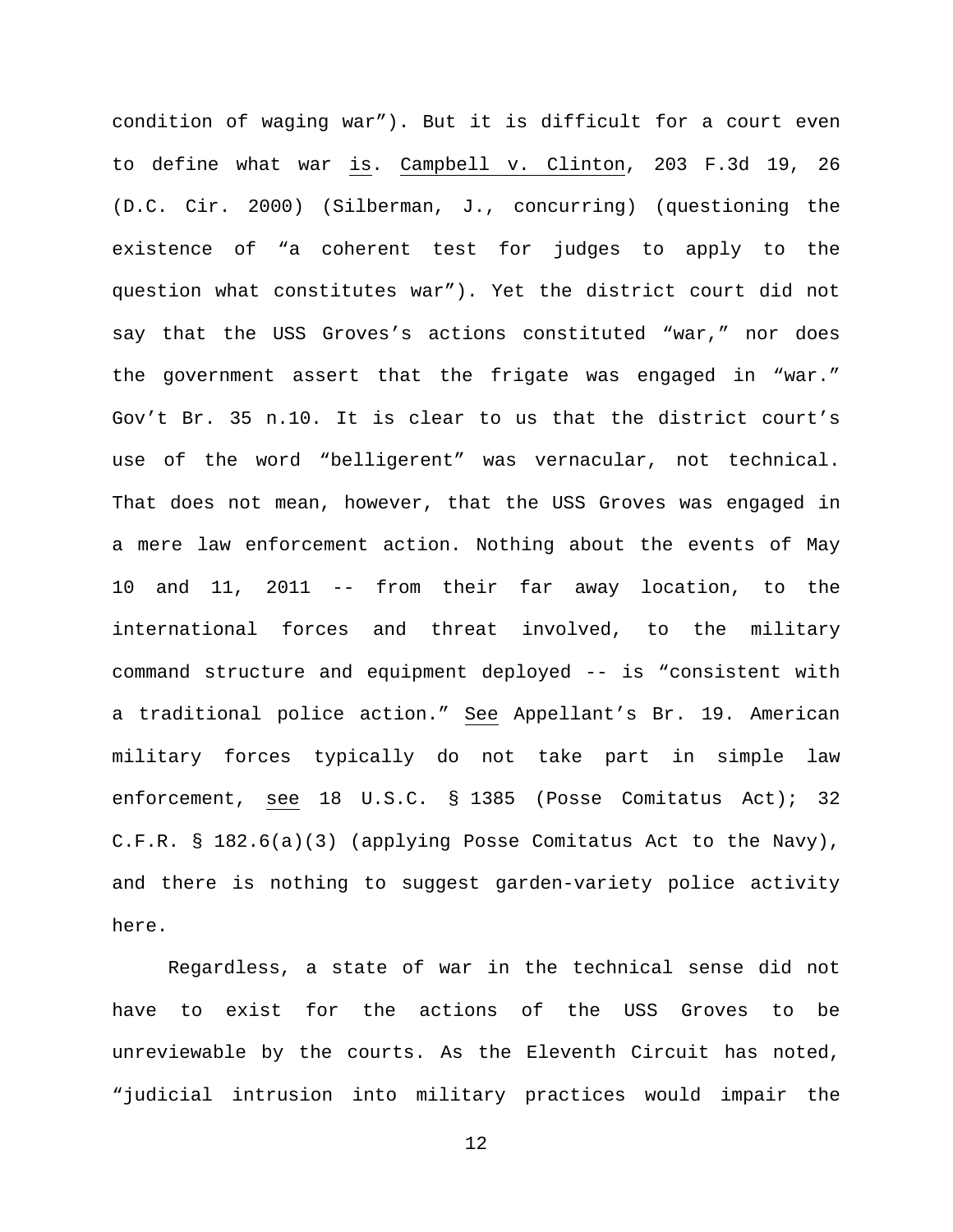discipline that the courts have recognized as indispensable to military effectiveness." Aktepe v. United States, 105 F.3d 1400, 1404 (11th Cir. 1997). That case involved negligence claims by Turkish sailors against the United States for injuries arising out of a NATO training exercise. Id. at 1401-02. War did not need to be declared for the political question doctrine to apply to this sort of tort suit against the United States. It is enough that plaintiff "ask[s] the courts to intrude in an area in which they have no rightful power and no compass." Smith v. Reagan, 844 F.2d 195, 202 (4th Cir. 1988) (refusing under the political question doctrine to entertain an action for a declaratory judgment under the Hostage Act). The cases Wu cites for the proposition that liability may attach to the United States for negligent acts of Navy vessels are not to the contrary, for none of them involved a military engagement. See Ira S. Bushey & Sons, Inc. v. United States, 398 F.2d 167 (2d Cir. 1968); Pac.-Atl. S.S. Co. v. United States, 175 F.2d 632 (4th Cir. 1949); United States v. The Australia Star, 172 F.2d 472 (2d Cir. 1949); Bank Line v. United States, 163 F.2d 133 (2d Cir. 1947); Lind v. United States, 156 F.2d 231 (2d Cir. 1946); Ocean S.S. Co. of Savannah v. United States, 38 F.2d 782 (2d Cir. 1930).

Wu also seems to suggest that because the USS Groves "recaptured" the JCT 68, the district court possessed admiralty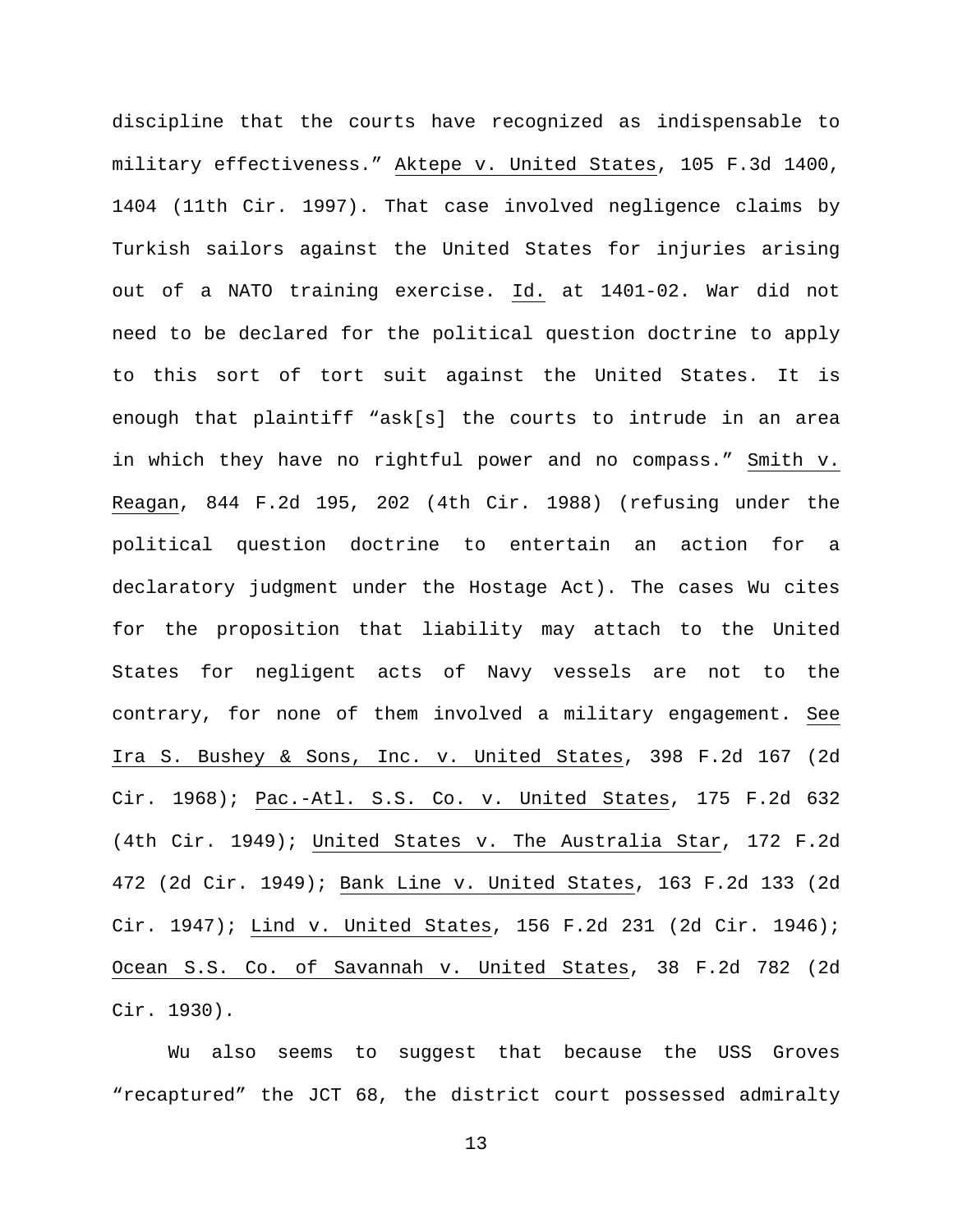jurisdiction pursuant to the law of prize. See Appellant's Br. 33-35; Reply Br. 7. But the law of prize only applies where the captor demonstrates "an intention to seize and to retain as prize." The Grotius, 13 U.S. (9 Cranch) 368, 370 (1815); see also 28 U.S.C. § 1333 (granting federal district courts exclusive jurisdiction over claims "for the condemnation of property taken as prize" (emphasis added)). The law of prize in essence adjudicates claims to ownership. See Jennings v. Carson, 8 U.S. (4 Cranch) 2, 23 (1807) (The courts "decide who has the right, and they order its delivery to the party having the right."); 3 Op. Att'y Gen. 377 (1838); Thomas J. Schoenbaum, 1 Admiralty & Mar. Law § 3-2 (5th ed. 2011 & Supp. 2014). It is doubtful that the JCT 68 was ever a prize, because neither the USS Groves nor the NATO task force claimed or intended to claim ownership of the JCT 68. See generally The Siren, 80 U.S. (13 Wall.) 389, 391-93 (1871) (describing English origins of law of prize). As the district court recognized, "prize cases are in rem actions, not tort suits." Wu, 997 F. Supp. 2d at 309.

# III.

Wu also challenges the district court's holding that the United States retains its sovereign immunity from suit because it was engaged in the exercise of a discretionary function. While this is framed as an alternative ground for decision, it decidedly is not because the political question doctrine and the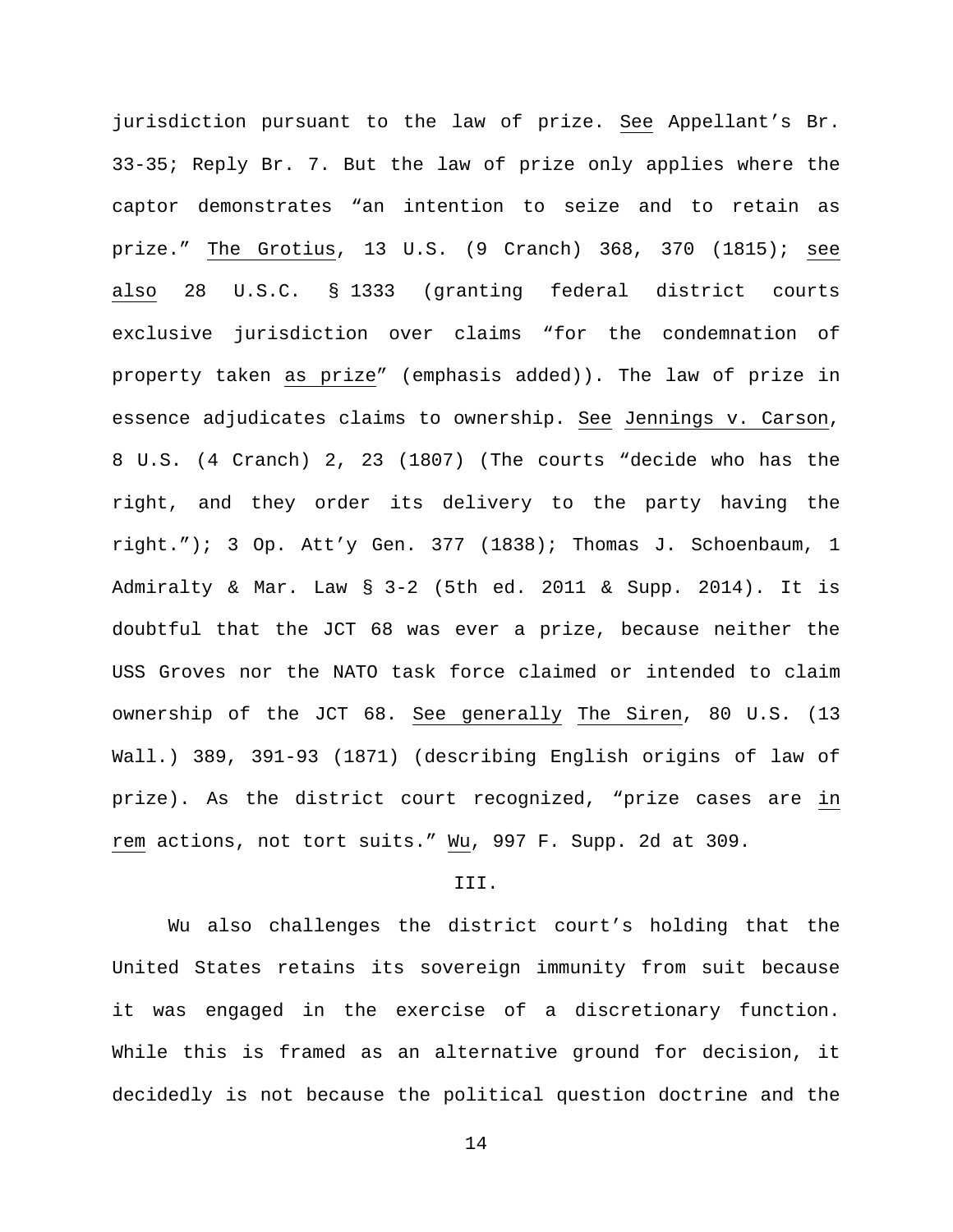discretionary function exception to waivers of sovereign immunity overlap here in important respects. Wu contends that, although the exception applies to the Suits in Admiralty Act, it does not apply to suits brought under the Public Vessels Act and that, even if it did, the sinking of the JCT 68 was beyond the bounds of the USS Groves's discretion.

### A.

The SIAA and the PVA both waive sovereign immunity for in personam admiralty suits. The SIAA does so where, "if a vessel were privately owned or operated, or if cargo were privately owned or possessed, or if a private person or property were involved, a civil action in admiralty could be maintained." 46 U.S.C. § 30903(a); see also McMellon v. United States, 387 F.3d 329, 334-37 (4th Cir. 2004) (en banc) (discussing history of government waiver as to admiralty suits). The PVA waives immunity for actions brought to recover "damages caused by a public vessel of the United States." 46 U.S.C. § 31102(a)(1). Neither statute contains an explicit exception to the scope of its waiver. In this respect, the statutes are unlike the Federal Tort Claims Act (FTCA), which expressly prohibits courts from hearing claims "based upon the exercise or performance or the failure to exercise or perform a discretionary function or duty on the part of a federal agency or an employee of the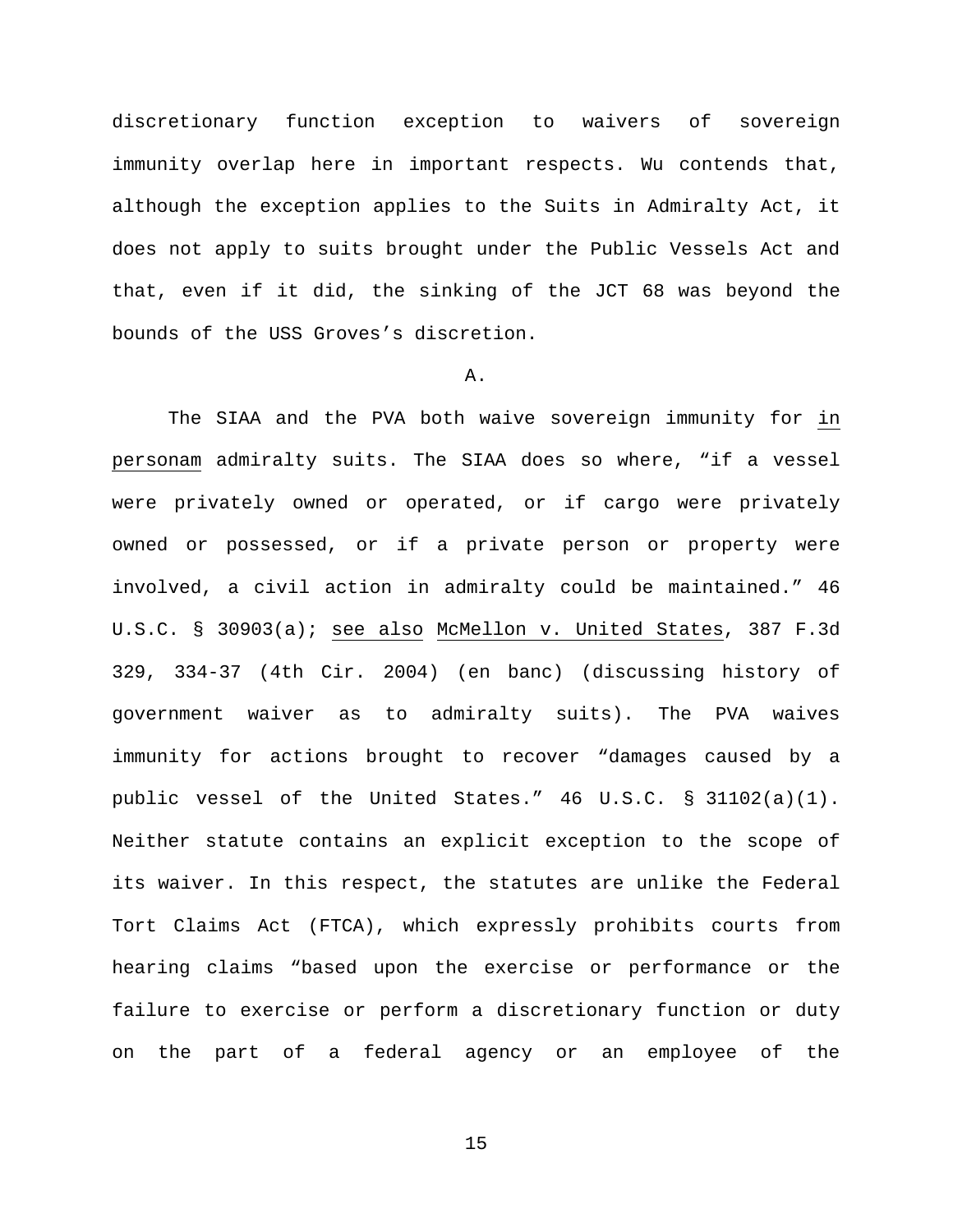Government, whether or not the discretion involved be abused." 28 U.S.C. § 2680(a).

Nevertheless, in McMellon v. United States, 387 F.3d at 349, this court sitting en banc held that "the SIAA must be read to include a discretionary function exception to its waiver of sovereign immunity." The discretionary function exception "is grounded in separation-of-powers concerns." Id. at 341 (citing United States v. S.A. Empresa de Viacao Aerea Rio Grandense (Varig Airlines), 467 U.S. 797, 808, 814 (1984)); see also Tiffany v. United States, 931 F.2d 271, 276 (4th Cir. 1991). Because the separation of powers is a constitutional doctrine, "the courts must adhere [to it] even in the absence of an explicit statutory command." Canadian Transp. Co. v. United States, 663 F.2d 1081, 1086 (D.C. Cir. 1980). The SIAA must thus contain an implied discretionary function exception. Otherwise, the courts would become arbiters of "administrative and legislative . . . policy judgments." Gercey v. United States, 540 F.2d 536, 539 (1st Cir. 1976). That would be an "intolerable" result. In re Joint E. & S. Dists. Asbestos Litig., 891 F.2d 31, 35 (2d Cir. 1989).

This logic applies with equal force to the PVA. The same separation-of-powers concerns that were present with the SIAA are present here. Without the discretionary function exception, "all administrative and legislative decisions concerning the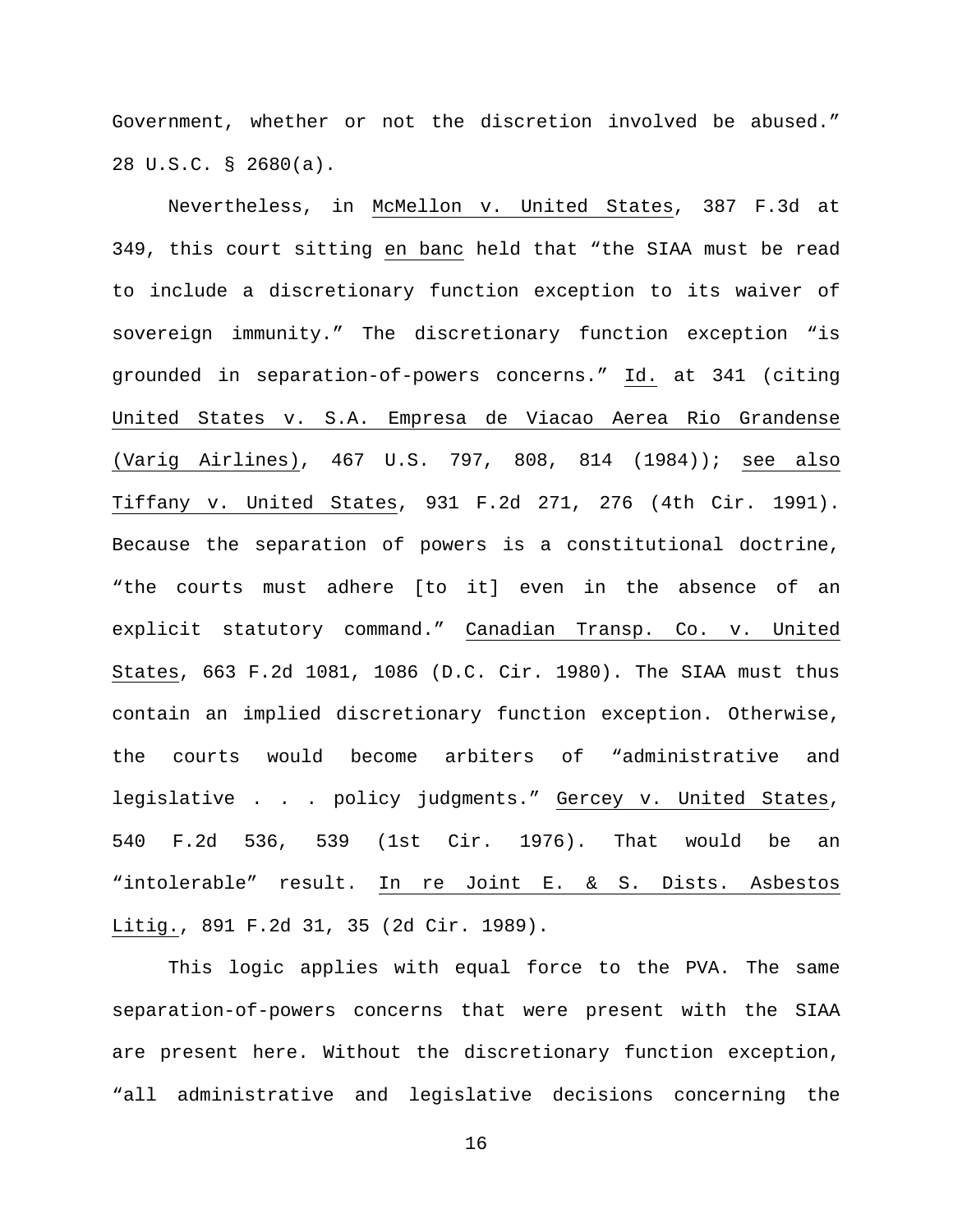public interest in maritime matters would be subject to independent judicial review in the not unlikely event that the implementation of those policy judgments were to cause private injuries." Gercey*,* 540 F.2d at 539. That outcome is inconsistent with our Constitution. We are not alone in reaching this conclusion as to the PVA. In fact, every circuit to consider the issue has held that the PVA contains an implied discretionary function exception. Thames Shipyard & Repair Co. v. United States, 350 F.3d 247, 254 (1st Cir. 2003); B & F Trawlers, Inc. v. United States, 841 F.2d 626, 630 (5th Cir. 1988); Tobar v. United States, 731 F.3d 938, 945 (9th Cir. 2013); U.S. Fire Ins. Co. v. United States, 806 F.2d 1529, 1534–35 (11th Cir. 1986), abrogated on other grounds by United States v. Gaubert, 499 U.S. 315 (1991).

B.

In applying the discretionary function exception, we look to FTCA cases for guidance. McMellon, 387 F.3d at 349. The discretionary function exception applies to "conduct" that "involves an element of judgment or choice." Berkovitz v. United States, 486 U.S. 531, 536 (1988). Where a case implicates such a choice, it does not matter "whether or not the discretion involved be abused." 28 U.S.C. § 2680(a). The conduct of a military engagement is the very essence of a discretionary function. Cases involving the use of military force lure courts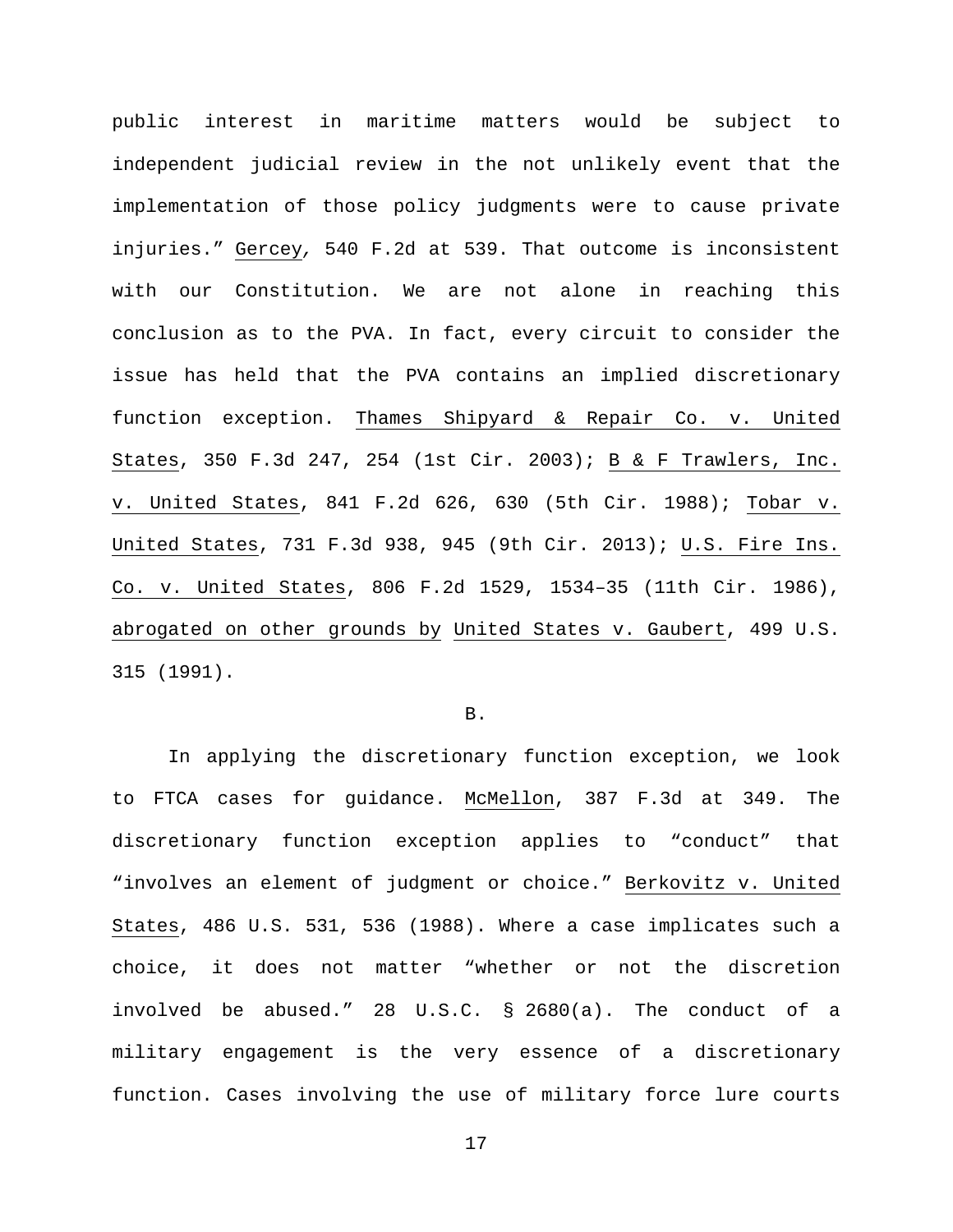into considering "complex, subtle, and professional [military] decisions." Gilligan v. Morgan, 413 U.S. 1, 10 (1973). All military engagements involve discretionary decisions by military commanders of all ranks -- choices that have to be made quickly during moments of pronounced pressure.

Wu's suit relies on questioning the wisdom of a series of discretionary decisions, some of which we noted in the preceding section. How should the warnings to the pirates have been framed? What type of ordnance should have been used? What weapons should have been used? At what range should the USS Groves have fired from? Where precisely should the fire have been directed? In light of the task force's resources and the goals of the counter-piracy mission, should the JCT 68 have been sunk? "The list of inquiries is virtually endless and the umbrella of negligence would encompass them all." Tiffany, 931 F.2d at 279. The Supreme Court has held "that the selection of the appropriate design for military equipment . . . is assuredly a discretionary function." Boyle v. United Techs. Corp., 487 U.S. 500, 511 (1988). All the more so would operational decisions such as whether to sink a damaged pirate mothership in the waters off of the Horn of Africa count as discretionary functions too. Even if the NATO and American commanders abused their discretion "so as to frustrate the relevant policy," the fact that the function is discretionary ab initio exempts those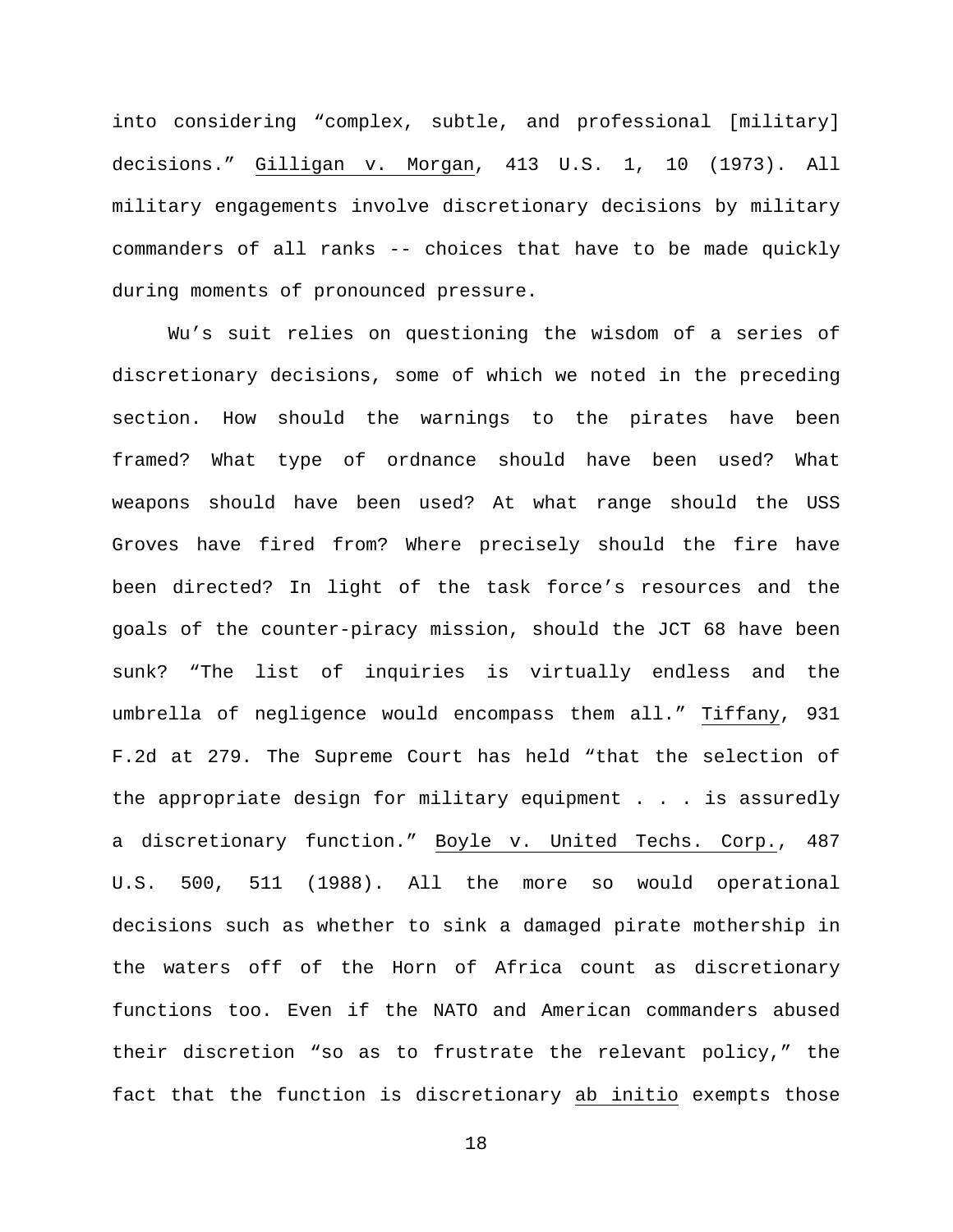choices from judicial review. Gaubert, 499 U.S. at 338 (Scalia, J., concurring in part and concurring in the judgment). "The inquiry is thus whether the discretion exists, not whether in later litigation it is alleged to have been abused." Holbrook v. United States, 673 F.3d 341, 350 (4th Cir. 2012).

Wu insists that the USS Groves acted in contravention of law and thus that the government cannot claim the discretionary function exception as a safe harbor. Reply Br. 9-11. But Wu does not identify a law that would permissibly have circumscribed the USS Groves's course of action. Wu points to the Annotated Supplement to the Commander's Handbook on the Law of Naval Operations (Nov. 1997 ed.), Articles 18 and 19 of the 1958 Geneva Convention on the High Seas, and Articles 104 and 105 of the United Nations Convention on the Law of the Sea (UNCLOS). Appellant's Br. 32-33, 34 n.9; Reply 5 n.1, 7 n.3. The Handbook, however, notes that it provides only "general guidance" and "is not a comprehensive treatment of the law." Handbook 1 (Nov. 1997 ed.).<sup>[1](#page-18-0)</sup> "International treaties," moreover, "are not presumed to create rights that are privately enforceable." Goldstar (Panama) S.A. v. United States, 967 F.2d 965, 968 (4th Cir. 1992). Non-

<span id="page-18-0"></span><sup>&</sup>lt;sup>1</sup> Wu cites to the 1997 Annotated Supplement. The Handbook was reissued in 2007. That newer version also states that it provides only "general guidance" and "is not a comprehensive treatment of the law." The Commander's Handbook on the Law of Naval Operations 19 (July 2007 ed.).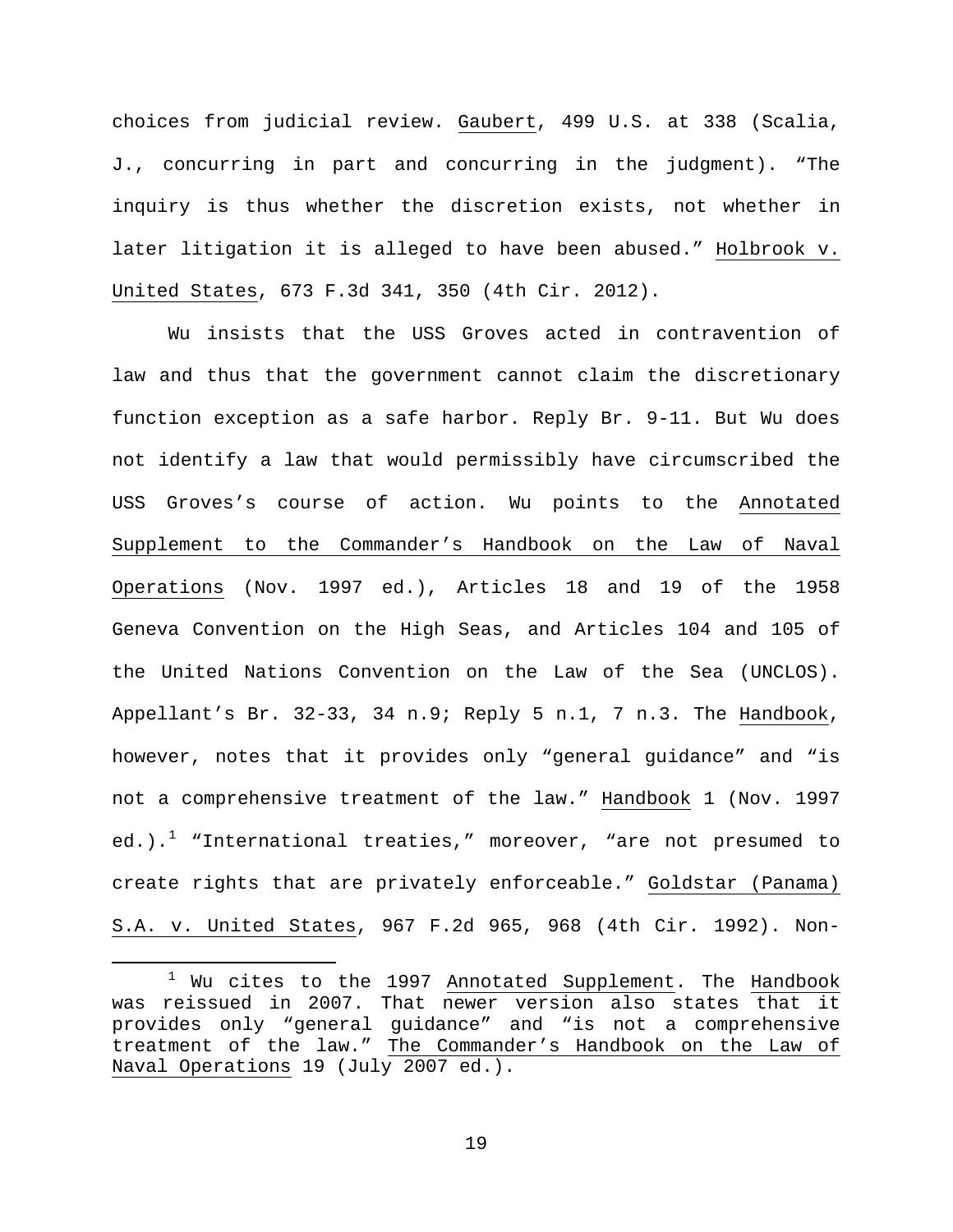self-executing treaties "do not by themselves function as binding federal law." Medellin v. Texas, 552 U.S. 491, 504 (2008). The 1958 Geneva Convention on the High Seas contains no provision indicating that it is self-executing, and Wu offers no statutory provision implementing the Convention. Wu admits that the United States is not even a signatory to UNCLOS. Appellant's Br. 33.

In sum, nothing in this collection of documents deprives the United States and its NATO allies of the discretion inherent in sovereignty to conduct military operations free of judicial oversight or hindsight. Nothing in these documents purports to anticipate the myriad evolving circumstances that commanders encounter on the ground or on the seas, much less which of the many possible options those commanders should choose in responding to them. In short, the firing upon the JCT 68 and the subsequent sinking of that vessel were discretionary acts that the judiciary may not take it upon itself to review.

#### IV.

Wu asserts that the district court should have allowed discovery or at least held an evidentiary hearing to establish that this case is justiciable. See Appellant's Br. 17-18, 29; Reply Br. 15-17. She points to our recent decision in Al Shimari v. CACI Premier Tech., Inc., 758 F.3d 516, 534, 537 (4th Cir. 2014), as demonstration that discovery is needed to determine if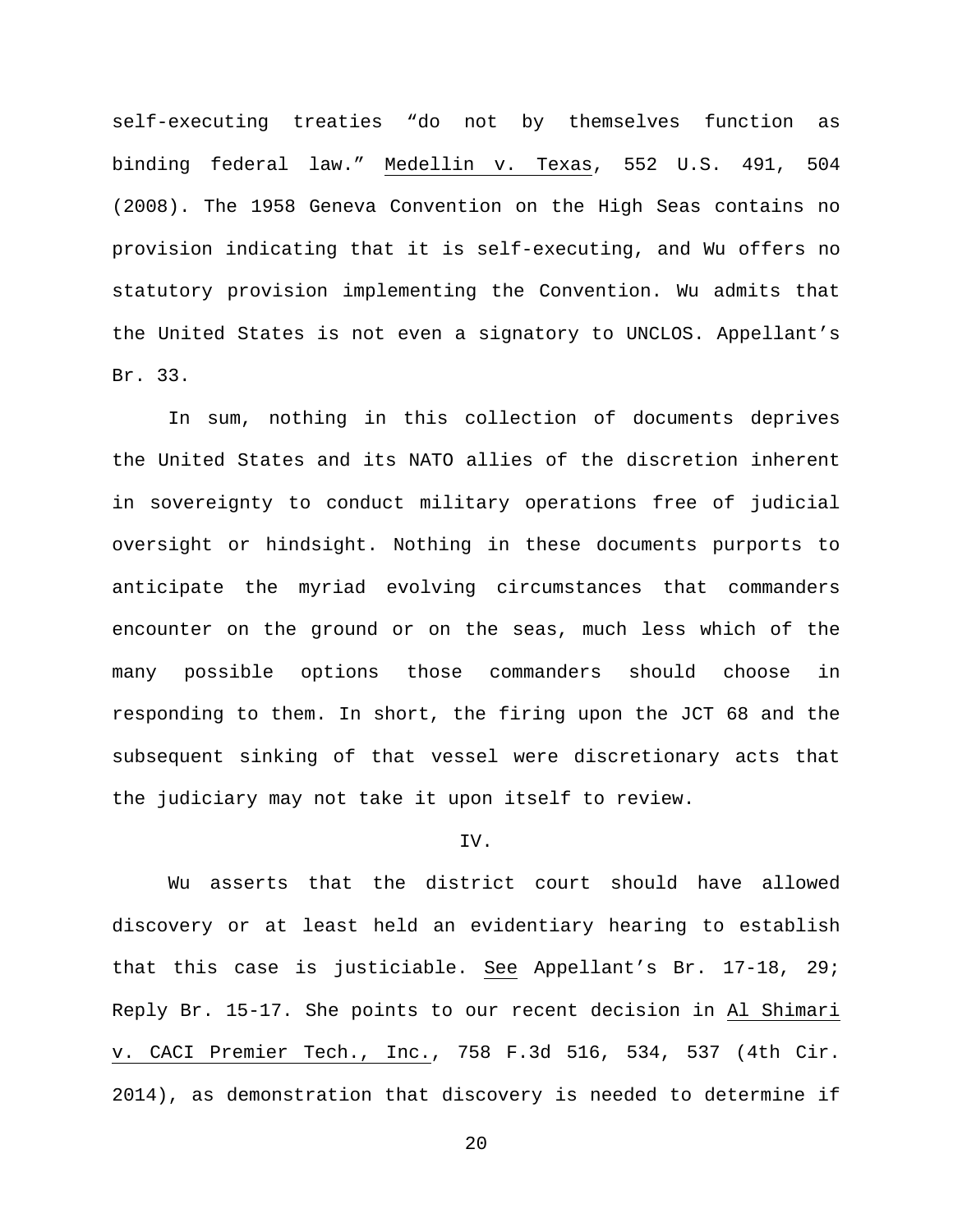the claim may proceed. But that case is very different from the case at bar. Al Shimari involved a private contractor working for the federal government, a situation for which this Court has developed a specialized political question doctrine analysis. See id. at 533-34 (explaining test developed in Taylor v. Kellogg Brown & Root Servs., Inc., 658 F.3d 402 (4th Cir. 2011)). More importantly, in Al Shimari we were "unable to assess whether a decision on the merits would require the judiciary 'to question actual, sensitive judgments made by the military.'" 758 F.3d at 536 (quoting Taylor, 658 F.3d at 411). The complaint and accompanying record in this case do not suffer from the same defects.

Whether or not every single fact in the Navy's unclassified investigative report is accurate, it quite clearly provided an overall picture of the military engagement. The district court was not required to litigate every fact in the report before making the political question or discretionary function determination, because litigating the facts would constitute just the sort of involvement that those doctrines are designed to avoid. We do not for a moment trivialize either Master Wu's death or the destruction of his ship, for which diplomatic